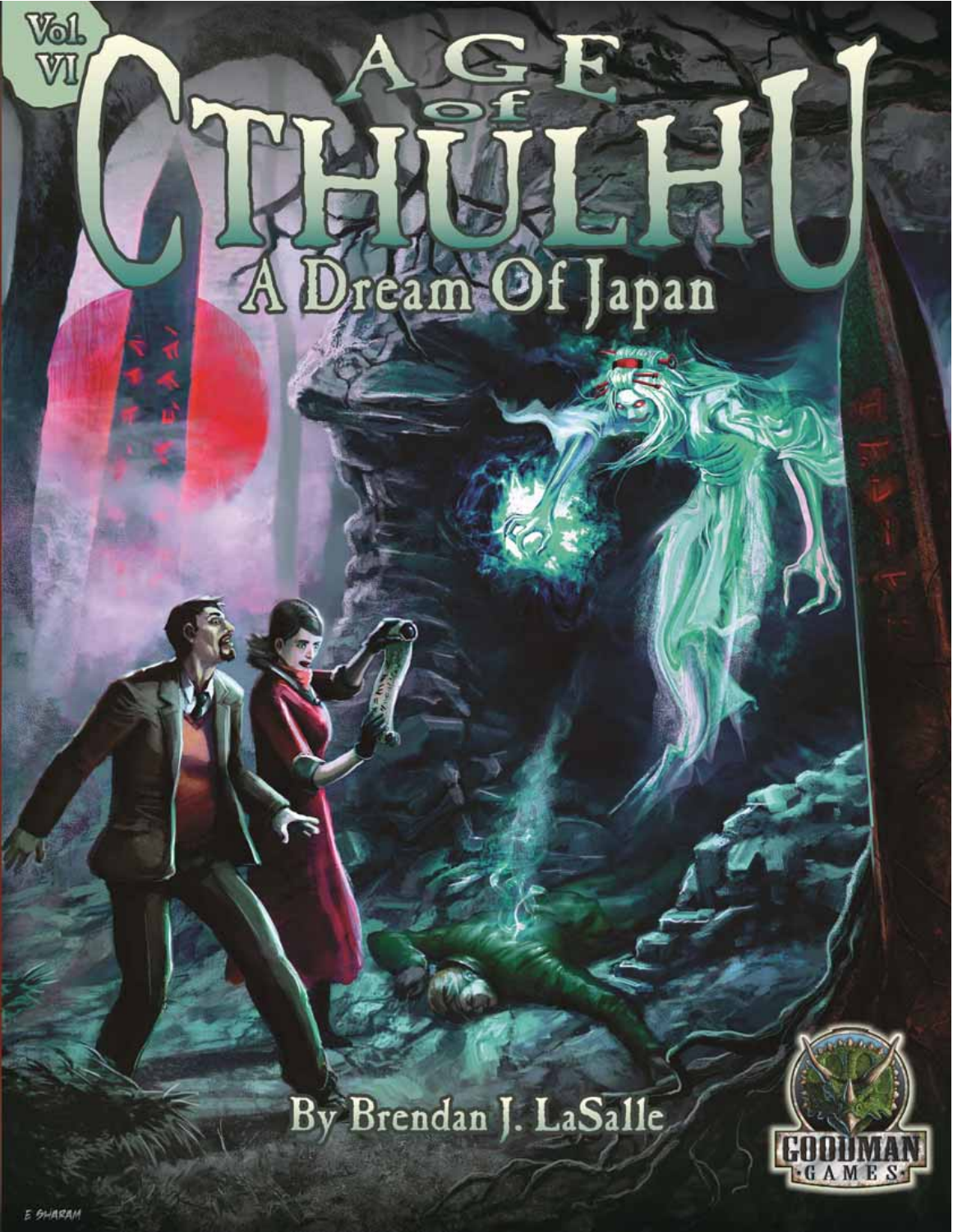A 1920's Volume V eam of Japan

 Adventure Call of Cthulhu®

By Brendan J. LaSalle

Editing: Matthew Pook Cover Art: Eddie Sharam Interior Art: Bradley K. McDevitt Cartography: Tom Martin Art Direction: Bradley K.McDevitt Graphic Designers: Bradley K. McDevitt and Jessica A. McDevitt Playtesters: Eric Moore, Ethan Stinnard, Paul Strawser, and Duane Waldrop Japanese History Consultant: Micki Waldrop Japanese Language Consultant: Jason Jenkins Tcho Tcho Language Consultant: Paul Strawser Special Thanks: Greg Castronova, Kelsey and Cole,Bob and Kathy Lacoy, Joseph Goodman, my playtesters and as always my wife, family, Bacchus & Vindaloo

## Table of Contents

The names, descriptions, and depictions applied to this supplement are derived from works copyrighted by and include trademarks owned by Chaosium Inc., and may not be used or reused without its permission.

*Call of Cthulhu* game (Edition 5.6.1) by Sandy Petersen & Lynn Willis, et al. All other material is copyright © 2012 Goodman Games, Inc. and cannot be used without permission. *Age of Cthulhu* is a trademark of Goodman Games.

**www.goodman-games.com** 

 $\cdot$ GAMES $\cdot$ J